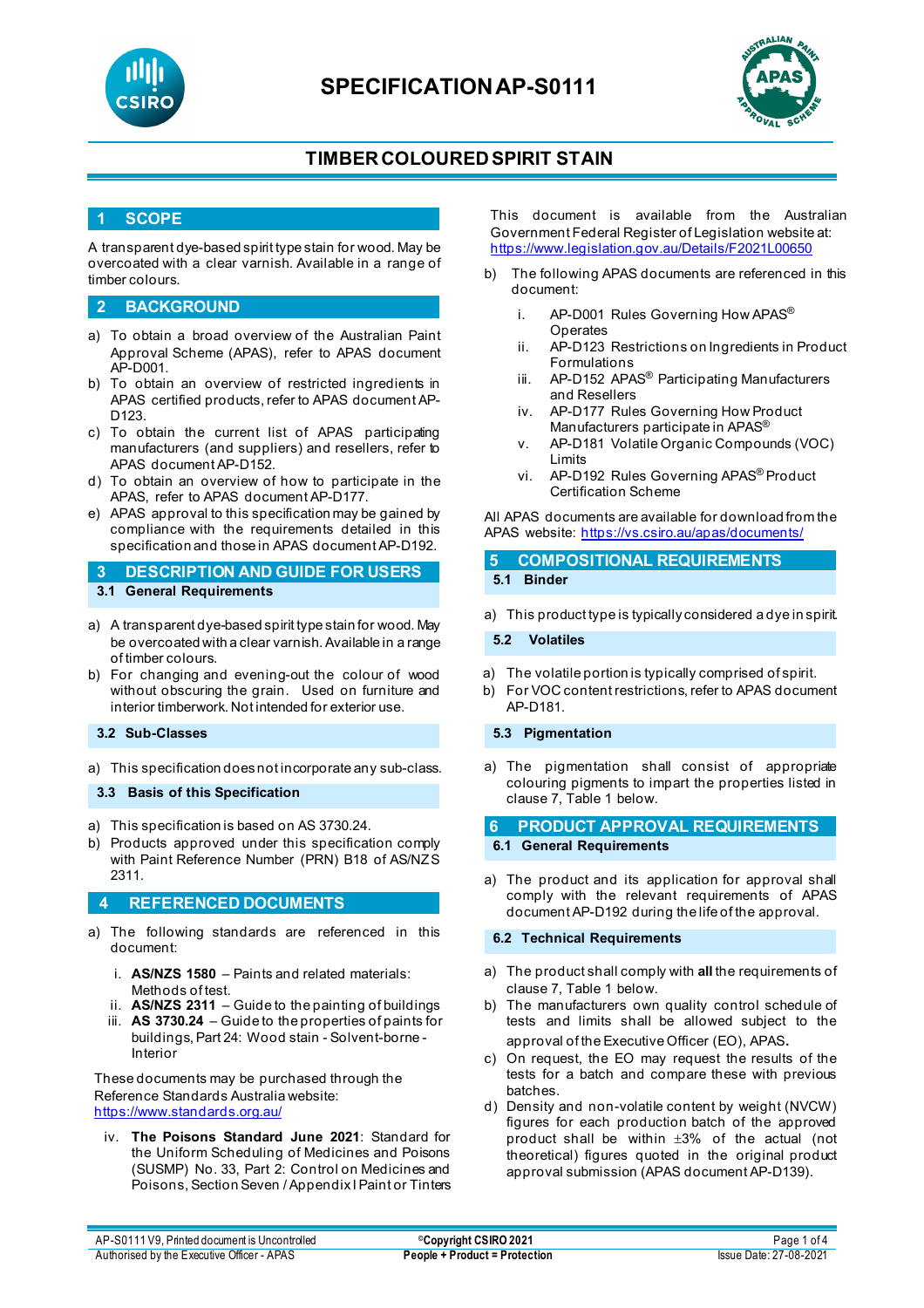



## **TIMBERCOLOURED SPIRIT STAIN**

e) Subject to compliance with all the requirements of this specification, the level of Approval appropriate to the application shall be given to the system.

#### **6.3 Health and Safety Requirements**

- a) Shall not be a Schedule 1, Schedule 2 or Schedule 3 paint (SUSMP).
- b) The manufacturer's Safety Data Sheet (SDS) must be studied closely prior to using the product and complied with during use of the product.
- c) Since the product contains spirit, the stain is flammable and should be stored away from all sources of heat or ignition. Good ventilation provided during use to minimise the risk of fire or explosion and the long-term toxic effects of absorption of the vapour into the lungs.
- d) To ensure minimal exposure to vapours, painting should not be carried out whilst the building is occupied. Exterior doors, windows and relevant interior connecting doors should be propped open to ensure adequate ventilation. Alternatively, forced air ventilation should be used to ensure adequate air changes.
- e) Products intended for sale in Australia shall comply with all the requirements of the SUSMP. Products intended for sale in other countries shall comply with all local WHS and environmental requirements.
- f) The product shall comply with all requirements of clause 6.3 and 6.4 of APAS document AP-D192.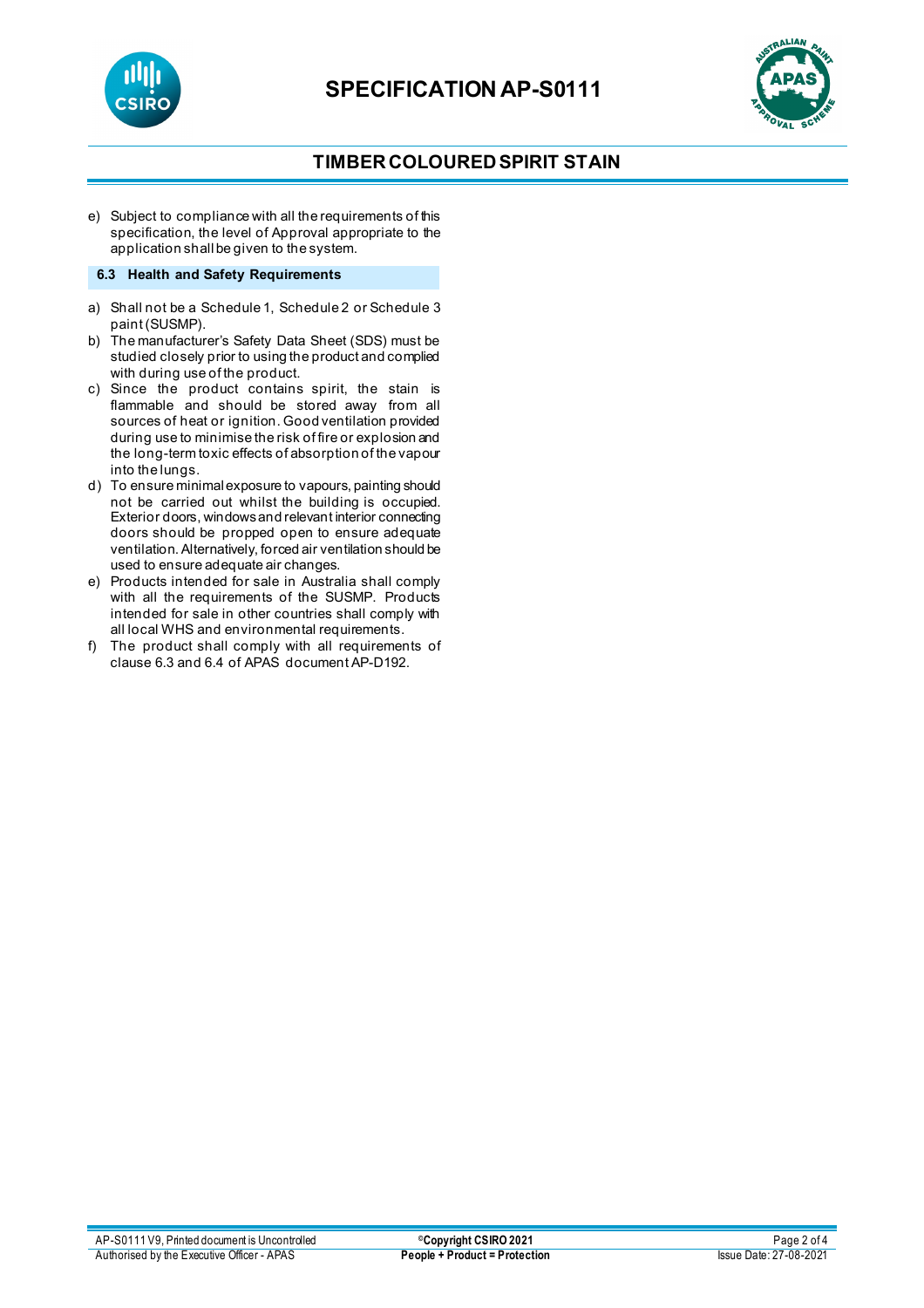

# **SPECIFICATION AP-S0111**



# **TIMBERCOLOURED SPIRIT STAIN**

# **7 TABLE 1: PERFORMANCE PROPERTIES**

| <b>TEST</b>                                             | <b>AS/NZS</b><br>1580<br><b>METHOD</b> | <b>REQUIREMENTS</b>                                                                                                                                             |
|---------------------------------------------------------|----------------------------------------|-----------------------------------------------------------------------------------------------------------------------------------------------------------------|
| <b>General Requirements</b>                             | AS.<br>3730.24                         | Shall comply with all the requirements of clause 4 pertaining to<br>normative testing requirements.<br>All results shall be reported.                           |
| Determination of fastness to light of<br>interior paint | 482.1                                  | When applied to a sealed white card and exposed for 12 months,<br>colour change to be $\leq$ 2.                                                                 |
| VOC Content                                             | <b>APAS</b><br>AP-D181                 | Refer to APAS document AP-D181 for method and limits.<br>If the APAS specification is not listed on AP-D181, a declaration of<br>VOC content is still required. |